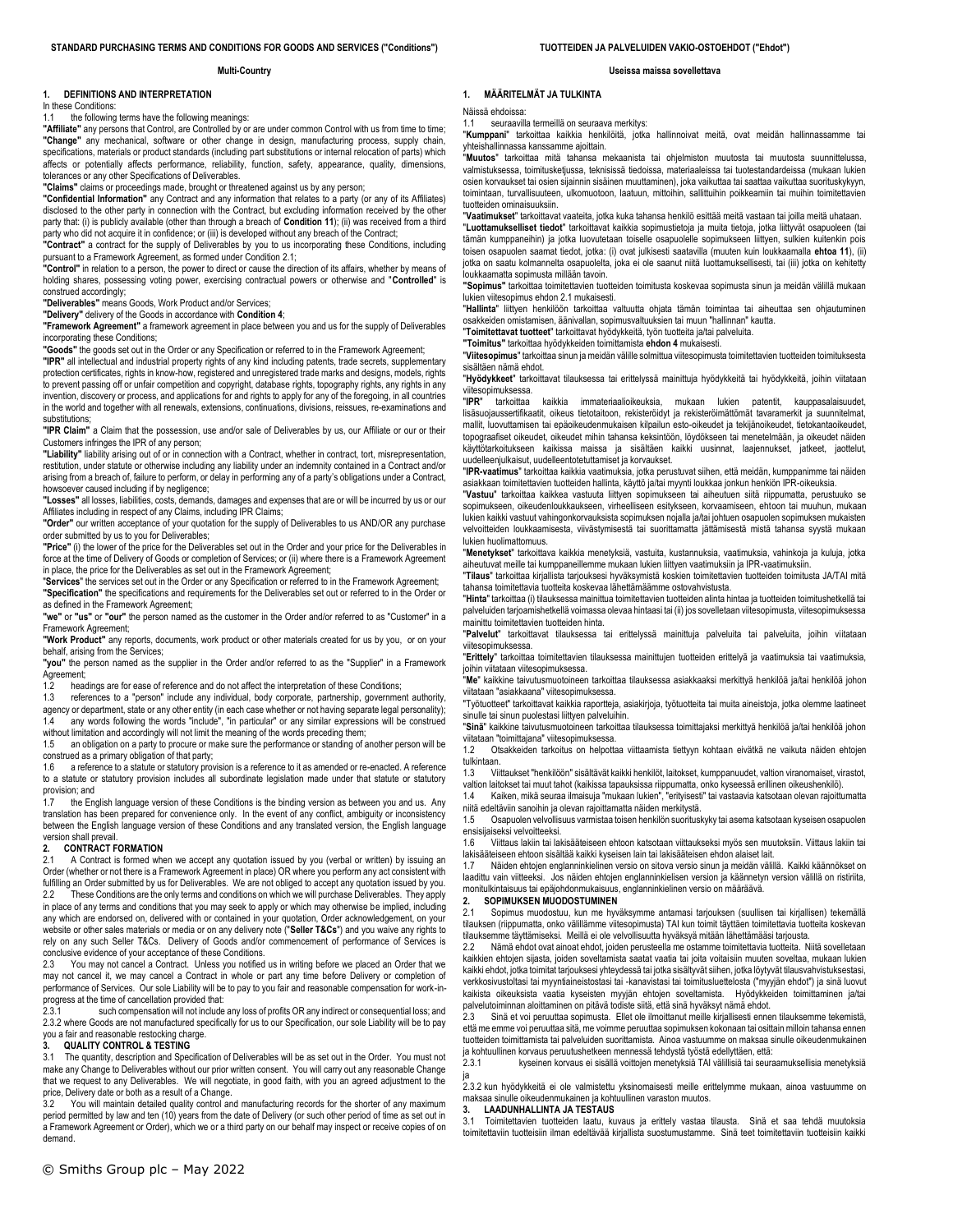3.3 We may inspect and test Goods at any time prior to Delivery. You will allow us and our representatives to enter your premises to carry out such inspection and testing and will provide us with all facilities reasonably required. If, following such inspection or testing, we are not satisfied that the Goods will comply with Condition [5.1,](#page-1-1) you will take all steps necessary to ensure compliance.

You will maintain a quality control system that meets any international standard as required by us, or which is otherwise approved by us and such test and inspection system as we may require.

3.5 You may not deliver the Goods by separate instalments without our prior written consent. Instalments will be invoiced separately by you.

#### **4. DELIVERY OF GOODS / SUPPLY OF SERVICES**

4.1 Unless otherwise specified in an Order, you will deliver the Goods DDP (Incoterms 2010) to the address specified in the Order during our normal business hours on the date specified in the Order. You will be responsible for off-loading the Goods from the delivery vehicle. Delivery of the Goods will occur when they have been off-loaded at the delivery address.

4.2 You will perform Services in accordance with the applicable timetable communicated to you or as set out in the Order to meet all Specifications.<br>4.3 Time is of the essence for performa

Time is of the essence for performance of your obligations under the Contract. If you are late performing your obligations under the Contract, you will pay to us a sum equal to 1.5% of the Price for each week of delay up to a maximum of 15% of the Price. You and we agree that this amount is reasonable and proportionate AND the most effective way of compensating us for part or all of our losses arising from late performance. However, you and we intend that we should be able to recover general damages as well as such sums in circumstances where we have suffered loss in excess of such sums as a result of your late performance. Therefore, our rights to any such sums under this **Condition[s 4.3](#page-1-2)** is without prejudice to any other rights which we may have under the Contract or otherwise in respect of late performance, including the right to sue for damages or other relief and/or to terminate the Contract. A claim for general damages for late performance will be reduced by the amount of such sums under this **Condition[s 4.3](#page-1-2)** actually applied or paid in respect of such late performance.<br>4.4 Services v

4.4 Services will be accepted by us when we are satisfied that the Services comply with the Specifications.<br>4.5 You will make sure that the Goods are marked in accordance with our instructions and any applicable You will make sure that the Goods are marked in accordance with our instructions and any applicable laws, rules and regulations and are properly packed and secured; marked with information on their origin; Delivery is accompanied by a prominently displayed delivery note showing the Order number, date of Order, type and quantity of Goods, and any special storage instructions; and delivered with all operating and safety instructions, clearly displayed warning notices and such other information as may be necessary for the proper use, maintenance and repair of the Goods.<br>4.6 If you fail to deliver the Goods on tin

If you fail to deliver the Goods on time we may terminate the Contract immediately by giving you notice, in which case you will refund any monies already paid by us in relation to the Goods that have not been delivered and indemnify us and our Affiliates against our Losses as a result of your failure to supply Goods, including obtaining substitute goods from another supplier.<br>4.7 We will have a reasonable period of time

4.7 We will have a reasonable period of time following Delivery to inspect Goods. We may reject Goods which do not meet Specifications. We can also reject Goods which are more or less than the quantity or type Ordered or delivered prior to the date specified on the Order. Rejected Goods will be returned at your cost and expense. If we accept Goods delivered prior to the date specified on the Order we may charge you the cost of storing them until the actual specified Delivery date.

4.8 Risk in the Goods passes to us on the later of acceptance and Delivery. Ownership of the Goods passes to us on the earlier of payment of the Price and Delivery.<br>4.9 You will notify us in writing as soon you are aware that an

You will notify us in writing as soon you are aware that any Goods or the product support for the Goods are to be discontinued or made of "end of sale" or "end of life". At our request, you and we will agree in good faith a reasonable period of time during which you will keep agreed spare parts available for us for any discontinued, desupported, end of life or end of sale Goods.

#### **5. YOUR OBLIGATIONS**

5.1 You will make sure that the Goods will:<br>5.1.1 be of satisfactory quality, comp

be of satisfactory quality, comprise genuine, new materials (which are not used, refurbished, reconditioned, remanufactured, counterfeit or of such age as to impair usefulness or safety) and be fit for any purpose notified by us to you;

5.1.2 conform to, satisfy and be capable of the Specifications;<br>5.1.3 be free from defects in design materials and w

5.1.3 be free from defects in design, materials and workmanship;<br>5.1.4 be sold to us with full and unencumbered title and not infrinc

be sold to us with full and unencumbered title and not infringe the IPR of any third party;

5.1.5 comply with all (i) applicable laws, (ii) regulatory requirements and (iii) standards and requirements of relevant statutory and regulatory bodies; and 5.1.6 be safe and without risk to health.

5.2 In respect of Services, You will:

5.2.1 perform Services with the best care, skill and diligence in accordance with best practice;

5.2.2 use personnel (and sufficient number of personnel) who are suitably skilled and experienced to perform the Services;

5.2.3 make sure that the Services conform with our reasonable instructions, comply with Specifications, are performed to meet the purposes notified by us to you and do not infringe the IPR of any third party;

5.2.4 provide all equipment, tools and vehicles and other items required to provide the Services;

5.2.5 obtain and at all times maintain all licences and consents required for the provision of the Services;

5.2.6 comply with all applicable laws, regulations, regulatory policies, guidelines or industry codes which may apply to the provision of the Services; and

5.2.7 not do or omit to do anything which may cause us or our Affiliates to lose any licence, authority,

consent or permission required for our or their business.<br>5.3. You will observe all health and safety rules and 5.3 You will observe all health and safety rules and regulations and any other security requirements that apply at any of our premises and ensure that your personnel are insured against all risks while working on our premises.

5.4 Without affecting any of our other rights or remedies, if you materially breach any of these Conditions OR any Goods (whether or not accepted in whole or in part) do not conform with **Conditio[n 5.1](#page-1-1)** during the longer of (i) your warranty period for the Goods and (ii) 12 months following Delivery OR any Services breach **Conditio[n 5.2](#page-1-3)**, then we may:<br>5.4.1 terminate the

5.4.1 terminate the Contract and any other existing Contracts immediately with notice;<br>5.4.2 require vou, at our option, to promptly repair or replace the relevant Goods or

require you, at our option, to promptly repair or replace the relevant Goods or reperform the relevant Services free of charge;

5.4.3 reject the Deliverables (in whole or in part) and require you to refund the Price for the relevant Deliverables;

5.4.4 accept the Deliverables subject to an equitable Price reduction; or 5.4.5 at your expense, repair or have a third party repair the Goods or re

at your expense, repair or have a third party repair the Goods or reperform or have a third party reperform the Services and you will indemnify us and our Affiliates against our Losses (including from any IPR Claims) arising from such breach.<br>5.5 **Condition 5.4** will apply to

5.5 **Conditio[n 5.4](#page-1-4)** will apply to any repaired or replacement Goods supplied under **Conditio[n 5.4.2.](#page-1-5)**

5.6 If, as a result of any Goods not conforming with **Condition [5.1](#page-1-1)** or Services not conforming with **Conditio[n 5.2](#page-1-3)** or otherwise representing an unreasonable risk of harm to the public or the environment, we determine a recall, removal or correction campaign ("campaign") is necessary or are required to carry out a campaign, we may implement such campaign and you will indemnify us and our Affiliates against all Losses incurred as a result of any such campaign.

**6. OUR PROPERTY**

6.1 All patterns, dies, moulds or other tooling or materials, supplied by us or prepared or obtained by you

kohtuudella vaatimamme muutokset. Me neuvottelemme hyväntahtoisesti sovitun muutoksen tuotteiden hintaan, toimituspäivään tai molempiin johtuen muutoksesta.

3.2 Sinä ylläpidät eriteltyä laadunhallintaa ja valmistusrekistereitä lain salliman lyhyimmän enimmäisajan ja kymmenen (10) vuotta toimituspäivästä (tai muun viitesopimuskessa tai tilauksessa mainitun ajan), jonka me tai puolestamme kolmas osapuoli voimme tarkastaa tai josta saamme kopiot pyydettäessä.

3.3 Me voimme tarkastaa ja testata hyödykkeet milloin tahansa ennen toimitusta. Sinä annat meidän ja edustajiemme päästä tiloihisi suorittamaan kyseiset tarkastukset ja testit ja osoitat meille kohtuulliset tilat. Jos kyseisen tarkastuksen tai testauksen seurauksena me emme ole sitä mieltä, että hyödykkeet täyttävät **ehdon [5.1](#page-1-1)** vaatimukset, sinä ryhdyt kaikkiin tarvittaviin toimenpiteisiin vastaavuuden saavuttamiseksi.<br>3.4 Sinä viläpidät laadunhallintajäriestelmää, joka täyttää vaatimamme tai muuten hyväksi

3.4 Sinä ylläpidät laadunhallintajärjestelmää, joka täyttää vaatimamme tai muuten hyväksymämme kansainväliset standardit ja noudattaa vaatimaamme testaus- ja tarkastusjärjestelmää.<br>3.5 Sinä et voi toimittaa hyödykkeitä osatoimituksina ilman edeltävää kirjalista su

3.5 Sinä et voi toimittaa hyödykkeitä osatoimituksina ilman edeltävää kirjalista suostumustamme. Sinä laskutat osatoimitukset erillisinä.

# <span id="page-1-0"></span>**4. TUOTTEIDEN TOIMITUS / PALVELUIDEN SUORITTAMINEN**

4.1 Ellei tilauksessa muuta mainita, sinä toimitat tuotteen DDP (Incoterms 2010) tilauksessa mainittuun osoitteeseen normaalina aukioloaikanamme tilauksessa mainittuna päivänä. Sinä olet vastuussa tuotteiden purkamisesta kuljetusajoneuvosta. Tuotteiden toimitus on tapahtunut, kun ne on purettu kuljetusajoneuvosta toimitusosoitteessa.

4.2 Sinä suoritat palvelut sinulle ilmoitetun aikataulun mukaisesti tai tilauksessa mainitulla tavalla kaikkien erittelyiden mukaisesti.<br>4.3. Aika on oleelli

<span id="page-1-2"></span>4.3 Aika on oleellinen käsite suorittaessasi sopimuksen mukaisia velvoitteitasi. Jos olet myöhässä sopimuksen mukaisten velvoitteidesi suorittamisessa, maksat meille summan, joka vastaa 1,5 % hinnasta, jokaiselta viivästymisviikolta, mutta kuitenkin enintään 15 %. Sinä ja me sovimme, että tämä on kohtuullinen ja suhteellinen määrä JA tehokkain tapa korvata meille osa tai kaikki viivästyksen seurauksena kärsimämme tappiot. Sinä ja me kuitenkin pyrimme siihen, että katamme yleiset vahingot sekä kyseiset summat tilanteissa, joissa olemme kärsineet kyseisiä summia suurempia tappioita viivästymisen seurauksena. Siksi meillä on oikeus kyseisiin summiin **ehdo[n 4.3](#page-1-2)** nojalla vaikuttamatta mihinkään muihin ehtoihin, joita meillä saattaa olla sopimuksen nojalla tai muuten liittyen viivästymiseen, mukaan lukien oikeus haastaa oikeuteen vahingoista tai tai vaatia korvauksia ja/tai irtisanoa sopimus. Vaatimusta viivästyksen aiheuttamista yleisistä vahingoista pienennetään **ehdon [4.3](#page-1-2)** mukaisella summalla, joka on maksettu tai jota sovelletaan liittyen kyseiseen viivästymiseen.

4.4 Me hyväksymme palvelut, kun me olemme tyytyväisiä siihen, että palveut täyttävät erittelyn.

Sinä varmistat, että tuotteet on merkitty ohjeidemme ja sovellettavien lakien, sääntöjen ja asetusten mukaisesti ja että ne on pakattu ja suojattu asianmukaisesti, merkitty alkuperätiedoilla, niiden mukana toimitetaan selkeä lähetysluettelo, josta ilmenee tilausnumero, tilauspäivä, tyyppi ja tuotteiden määrä sekä erityiset säilytysohjeet ja että niiden mukana toimitetaan kaikki käyttö- ja turvallisuusohjeet, selkeät varoitukset ja muut vastaavat tiedot, jotka tarvitaan tuotteiden asianmukaiseen käyttöön, ylläpitoon ja korjauksiin.<br>46 – Jos et toimita tuotteita ajoissa me voimme irtisanoa sopimuksen välittömästi ilmoittamalla sinul

4.6 Jos et toimita tuotteita ajoissa, me voimme irtisanoa sopimuksen välittömästi ilmoittamalla sinulle, jolloin sinä palautat kaikki maksamamme summat tuotteista, joita ei ole toimitettu ja korvaat meille ja kumppaneillemme kaikki menetykset, jotka aiheutuvat tuotteiden toimittamatta jättämisestä, mukaan lukien korvaavien tuotteiden hankinta toiselta toimittajalta.

4.7 Meillä on tuotteiden toimituksen jälkeen kohtuullinen aika tarkastaa tuotteet. Me voimme hylätä tuotteet, jotka eivät vastaa erittelyä. Me voimme hylätä myös tuotteet, jotka eivät vastaa määrältään tai laadultaan tilausta tai jotka on toimitettu ennen tilauksessa mainittua päivämäärää. Hylätyt tuotteet palautetaan sinun kustannuksellasi. Jos me hyväksymme ennen tilauksessa mainittua päivämäärää toimitetut tuotteet, me voimme veloittaa sinulta niiden säilytyskustannukset varsinaiseen määritettyyn toimituspäivään saakka.

4.8 Tuotteiden riski siirtyy meille tuotteiden hyväksynnän tai toimituksen yhteydessä myöhemmän ollessa määräävä. Tuotteiden omistusoikeus siirtyy meille tuotteiden maksun tai toimituksen yhteydessä aikaisemman ollessa määräävä.

4.9 Sinä ilmoitat meille kirjallisesti välittömästi saatuasi tietää, että tuotteet tai niiden tuki katkeaa tai lopetetaan tai keskeytetään. Meidän pyynnöstämme sinä ja me sovimme hyväntahtoisesti kohtuullisesta ajasta, jonka ajan sinä säilytät sovittuja varaosia meille tuotteiden myynnin katkeamisen, tuen loppumisen tai keskeyttämisen jälkeen.

# **5. SINUN VELVOLLISUUTESI**

<span id="page-1-1"></span>5.1 Sinä varmistat, että tuotteet:<br>5.1.1 ovat laadultaan hyv

5.1.1 ovat laadultaan hyväksyttäviä, koostuvat alkuperäisistä, uusista raaka-aineista (joita ei ole käytetty, kunnostettu, korjattu, kierrätetty, kopioitu tai jotka eivät ole vanhentuneita) ja että ne sopivat meille ilmoittamaasi käyttötarkoitukseen.

5.1.2 vastaavat erittelyä ja täyttävät sen vaatimukset.

5.1.3 eivät sisällä suunnittelu-, materiaali- tai valmistusvirheitä.

5.1.4 myydään meille täydellisinä ja virheettöminä eivätkä ne loukkaa kolmannen osapuolen IPRoikeuksia.<br>5.1.5

noudattavat kaikkia (i) sovellettavia lakeja, (ii) asetuksia ja (iii) standardeja ja asianmukaisten laitosten ja valvontaviranomaisten vaatiuksia.

5.1.6 ovat turvallisia eivätkä ne vaaranna terveyttä.

<span id="page-1-3"></span>5.2 Liittyen palveluihin sinä:

5.2.1 suoritat palvelut mahdollisimman huolellisesti, taidokkaasti ja parhaita käytäntöjä noudattamalla.

5.2.2 käytät henkilöstöä (ja riittävää henkilöstön määrää), jolla on tarvittavat taidot ja kokemus palveluiden suorittamiseen.

5.2.3 varmistat, että palvelut noudattavat kohtuullisia ohjeitamme, noudattavat erittelyä, ne suoritetaan meille ilmoitetussa tarkoituksessa ja että ne eivät loukkaa kolmannen osapuolen IPR-oikeuksia.

5.2.4 järjestät kaikki laitteistot, työkalut ja ajoneuvot sekä muut palveluiden suorittamiseen vaadittavat välineet.

5.2.5 hankit ja pidät voimassa kaikki palveluiden suorittamiseen vaadittavat käyttöoikeudet ja suostumukset.

5.2.6 noudatat kaikkia sovellettavia lakeja, asetuksia, lakisääteisiä käytäntöjä, ohjeita ja alan määräyksiä, joita saatetaan soveltaa palveluiden tarjoamiseen.

5.2.7 et tee tai jätä tekemättä mitään, mikä aiheuttaisi meille tai kumppaneillemme liiketoimintaan vaadittavien käyttöoikeuksien, toimivallan, suostumuksen tai luvan menettämisen.

5.3 Sinä otat huomioon kaikki terveys- ja turvallisuusmääräykset ja -asetukset ja muut turvatoimenpiteet, joita sovelletaan tiloihimme ja varmistat, että henkilöstösi on vakuutettu kaikki vaarat kattaen heidän työskennellessään tiloissamme.

<span id="page-1-4"></span>5.4 Vaikuttamatta mihinkään muihin oikeuksiimme tai korvausvaatimuksiimme, jos sinä olennaisesti loukkaat näitä ehtoja TAI jos tuotteet (riippumatta siitä, onko niitä hyväksytty, kokonaan tai osittain) eivät vastaa **ehto[a 5.1](#page-1-1)** (i) tuotteiden takuuaikana tai (ii) 12 kuukauden sisällä toimituksesta, pidemmän ollessa määräävä, TAI palvelut loukkaavat **ehto[a 5.2](#page-1-3)**, me voimme:

5.4.1 irtisanoa sopimuksen ja muut olemassa olevat sopimuksen välittömästi ilmoittamalla.<br>5.4.2 vaatia sinua omalla valinnallasi korjaamaan tai korvaamaan viivytyksettä kyseiset t

<span id="page-1-5"></span>vaatia sinua omalla valinnallasi korjaamaan tai korvaamaan viivytyksettä kyseiset tuotteet tai suorittamaan kyseiset palvelut uudelleen ilman korvausta.<br>5.4.3 hylätä toimitettavat tuotteet (kokonaan ta

5.4.3 hylätä toimitettavat tuotteet (kokonaan tai osittain) ja vaatia sinua palauttamaan kyseisten toimitettujen tuotteiden kohtuullisen hinnan .<br>5.4.4 hyväksvä toimitetut tuotteet v

5.4.4 hyväksyä toimitetut tuotteet vastaavasti alennettuun hintaan.

sinun kustannuksellasi korjata tuotteet tai antaa ne korjattavaksi kolmannelle osapuolelle tai suorittaa palvelu uudelleen tai antaa se kolmannen osapuolen suoritettavaksi, jolloin sinä korvaat meidän ja kumppaniemme menetykset (mukaan lukien IPR-vaatimukset), jotka aiheutuvat kyseisestä loukkauksesta. 5.5 **Ehto[a 5.4](#page-1-4)** sovelletaan kaikkiin **ehdo[n 5.4.2](#page-1-5)** mukaisiin tuotekorjauksiin ja -vaihtoihin**.**

5.6 Jos sen seurauksena, että tuotteet eivät täytä **ehtoa [5.1](#page-1-1)** tai palvelut eivät täytä **ehto[a 5.2](#page-1-3)** tai ne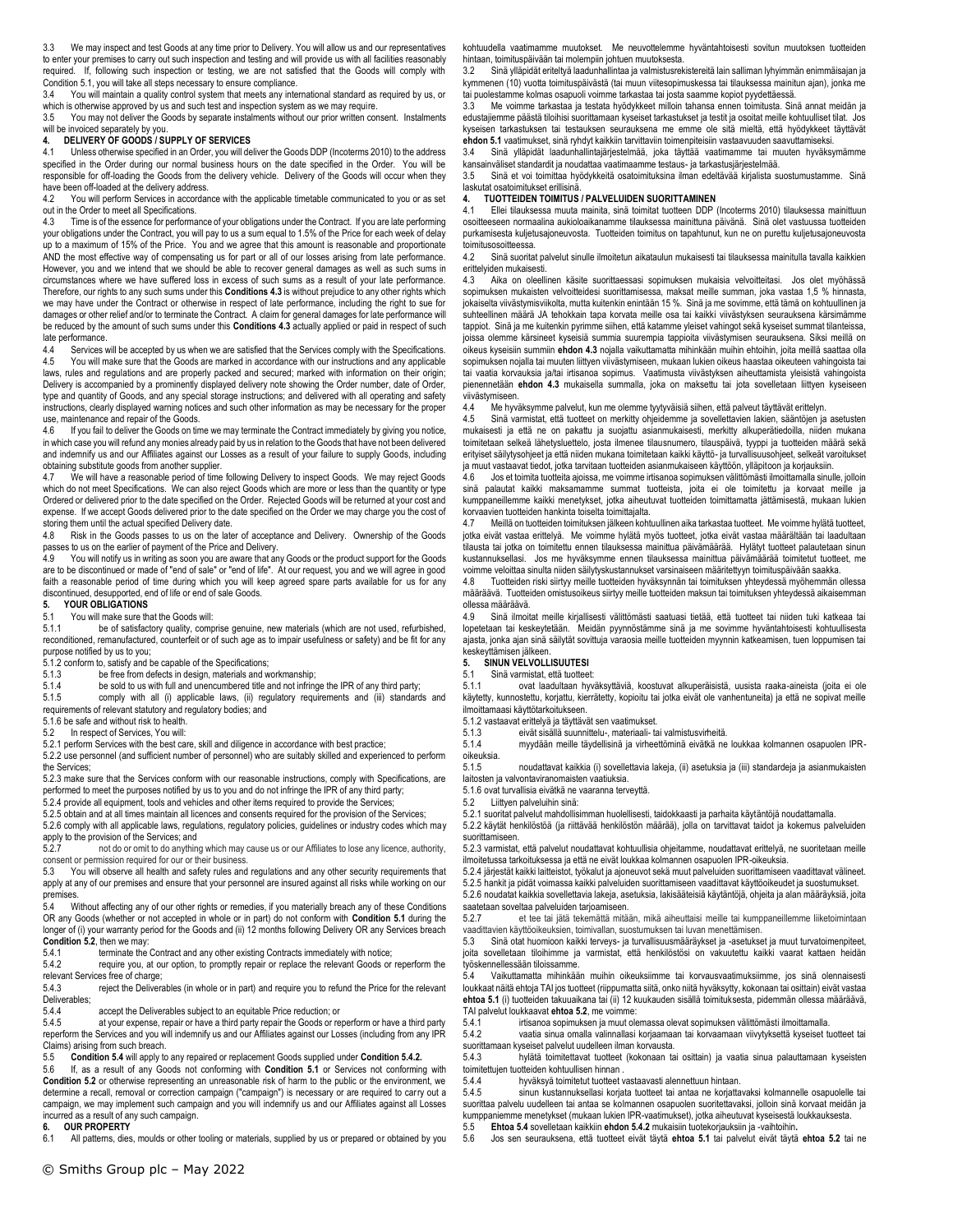for us at our cost ("**Tooling**"), will be marked with our name or as otherwise specified by us and will be and remain our exclusive property returnable in good condition on demand.

6.2 You will insure against all risks any Tooling and also any of your own tooling or property which may be kept on our premises for the purposes of providing Deliverables. You will keep all Tooling safe and in good condition while in your custody and/or under your control. All Tooling will be kept separately from your stock and other inventory.

6.3 We reserve the right to charge to you the cost of any Tooling if it is destroyed or damaged or rendered unfit for the purpose for which it was originally manufactured while under your control.

6.4 You will not dispose of any Tooling other than in accordance with our prior written instructions. You will not, at any time, use Tooling, nor will you allow Tooling to be used by anyone else for any purpose other than

the supply of the Deliverables unless we have previously provided our consent in writing.<br>6.5 We will have the right to enter your premises and remove Tooling at any time wi We will have the right to enter your premises and remove Tooling at any time without being liable for

### trespass or for damages of any sort. **7. ASSIGNMENT OF IPR**

7.1 This **Conditio[n 7](#page-2-0)** will apply if the Goods are to be made, modified or redesigned to our Specification. Any bespoke Specification or Work Product you create or have created for us will be treated as "Goods" for the purposes of this **Conditio[n 7.](#page-2-0)**

We will own all present and future IPR (together with all economic and proprietary rights) in the Goods and our specification. Accordingly, you will not use our specification other than to manufacture the Goods for us. With full title guarantee, you:

7.2.1 assign to us all IPR in the Goods which subsist as at the date of the Contract;

7.2.2 assign to us (by way of present assignment of the future copyright) all future copyright in the Goods immediately upon its creation; and

7.2.3 agree to assign to us all other IPR in the Goods immediately upon its creation.

7.3 You will:

7.3.1 at your own cost, execute all such documents and do all such acts and things as we may request from time to time in order to secure our full right, title and interest in the IPR in the Goods; and

7.3.2 obtain the waiver of all moral rights (and any broadly equivalent rights) in the Goods.

7.4 The exception to **Condition [7.2](#page-2-1)** above is that any IPR in existing products, materials or data used to create Goods ("**Existing Materials**") will continue to belong to you (or your suppliers). You grant (and, where applicable, will ensure that your suppliers grant) to us, our Affiliates and our and their end customers a non-exclusive, perpetual, royalty-free, irrevocable licence to use and to have used Existing Materials which form part of any Goods.

### **8. PRICE AND PAYMENT**<br>8.1 As long as you perform

As long as you perform your obligations in accordance with the terms of the Contract, we will pay the Price to you in accordance with **Conditio[n 8](#page-2-2)**.

8.2 The only sums of money we will pay in connection with the supply of the Deliverables are the Price which will be inclusive of all costs and expenses incurred by you including all packaging, insurance, carriage, duties and delivery costs.

8.3 Any sum payable under the Contract is exclusive of value added tax, sales tax and/or goods and services tax (and any other similar or equivalent taxes, duties, fees and levies imposed from time to time by any government or other authority) upon any supply made to us which will be payable in addition to that sum in the manner and at the rate prescribed by law from time to time but inclusive of all other taxes, fees and levies imposed from time to time by any government or other authority.

8.4 You may invoice us for the Price for the Goods following Delivery and for Services following completion.<br>8.5 Other than as set out in Conditions 8.7 and 8.9, invoices will be payable by us within 60 days from the 8.5 Other than as set out in **Condition[s 8.7](#page-2-3)** and **[8.9](#page-2-4)**, invoices will be payable by us within 60 days from the date of receipt by us, plus the number of days until our next payment run, which shall be no longer than 13 days. You will send invoices to the address specified in the Order.

8.6 No payment made by us will constitute acceptance by us of any Deliverables or otherwise affect any rights or remedies which we may have against you including the right to recover any amount overpaid or wrongfully paid to you.<br>8.7 We may withhe

8.7 We may withhold payment of any disputed sum until the dispute is settled.<br>8.8 If any undisputed sum payable under the Contract is not paid when due

If any undisputed sum payable under the Contract is not paid when due you may charge us interest daily on that sum at 3% per year subject to any maximum or minimum rate of interest on overdue invoices

specified by applicable law, from the due date until the date of payment (whether before or after judgment).<br>8.9 We may set-off, deduct or withhold any liability which you have to us against any liability which we have We may set-off, deduct or withhold any liability which you have to us against any liability which we have to you.

### **9. TERMINATION**

9.1 Without limiting any other right we may have to terminate a Contract, if you commit a material breach of these Conditions we may terminate the Contract and any other existing Contracts immediately with written notice. Any breach of **Conditions 11, 12** or **[15.9](#page-4-0)** will be deemed to be a material breach.

9.2 Without limiting any other right we may have to terminate a Contract, we may terminate the Contract immediately by giving you written notice if you (a) have a receiver, administrator or liquidator (provisional or otherwise) appointed; (b) are subject to a notice of intention to appoint an administrator or any other resolution on insolvency; (c) pass a resolution for your winding-up; (d) have a winding up order made by a court in respect of you; (e) enter into any composition or arrangement with creditors; (f) cease to carry on business; (g) are the subject of anything similar or equivalent to that set out in (a) to (f) under any applicable laws; or (h) you are subject to any change of Control and you will notify us immediately upon the occurrence of any such event or circumstance.

9.3 Following expiry or termination of the Contract:<br>9.3.1 any Conditions which expressly or implement

any Conditions which expressly or impliedly continue to have effect after expiry or termination of the Contract will continue in force; and<br>9.3.2 all other rights and obligat

all other rights and obligations will immediately stop but will not affect any of your or our rights, obligations, claims and liabilities which may exist prior to the date of expiry or termination; and

9.3.3 each party will immediately stop using the other party's Confidential Information and will as soon as reasonably possible, if requested to do so, return to the other party all of the other party's Confidential Information (including all copies and extracts) in its possession or control or confirm its secure destruction; and

9.3.4 each party may keep any of the other party's Confidential Information which it has to keep to comply with any applicable law and **Condition [9.3.3](#page-2-5)** will not apply to such Confidential Information. **Condition [11](#page-3-0)** will continue to apply to retained Confidential Information.

9.4 If we terminate a Contract, we may require you to deliver to us any supplies, materials or drawings produced or acquired by you for the terminated part of the Contract and we will agree, in good faith, on the amount payable for the same.

# **10. LIABILITY AND INSURANCE**<br>10.1 You will indemnify us and our Affiliates

You will indemnify us and our Affiliates against all our and their Losses arising from your breach of or negligent performance of or your failure to perform or delay in performing any part of these Conditions. We may, at our discretion, control the defence of any claim in respect of which you are required to indemnify us under a Contract.

10.2 Subject to **Condition [10.3](#page-3-1)**, we will not have any Liability to you for any (i) loss of profit, goodwill or revenue; or (ii) any indirect, consequential or special loss.

10.3 Nothing in these Conditions or any Contract will operate to exclude or restrict one party's Liability (if any) to the other (including for a person for whom it is vicariously liable):

10.3.1 for death or personal injury resulting from its negligence;

10.3.2 for its fraud or fraudulent misrepresentation; or 10.3.3 for any matter for which it is not permitted by law to exclude or limit its liability. aiheuttavat muuten kohtuuttoman riskin väestölle tai ympäristölle, me katsomme, että poisveto-, peruutus tai korjauskampanja ("kampanja") on välttämätön tai meiltä vaaditaan kyseistä kampanjaa, me totetutamme kampanjan ja sinä korvaat meille ja kumppaneillemme kyseisestä kampanjasta aiheutuneet menetykset.<br>6. COMAISUUTEMME

# **6. OMAISUUTEMME**

Kaikki kaavat, muotit, valokset ja muut välineet tai materiaalit, jotka me olemme toimittaneet tai valmistaneet tai jotka sinä olet hankkinut meille meidän kustannuksellamme ("**välineet**"), merkitään meidän nimellämme tai muulla määrittämällämme tavalla ja ne ovat meidän yksinomaista omaisuuttamme ja ne on säilytettävä hyväkuntoisina ja luovutettava pyydettäessä.

6.2 Sinä vakuutat välineet kaikilta vaaroilta kuten myös omat välineesi tai omaisuutesi, jota säilytät tiloissamme tuotteiden tarjoamista varten. Sinä säilytät kaikki välineet suojassa hyvässä kunnossa niiden ollessa hallussasi ja/tai hallinnassasi. Kaikkia välineitä säilytetään erillään sinun varastostasi ja materiaaleistasi.

6.3 Me varaamme oikeuden veloittaa sinulta hallussasi olevat välineet, jotka tuhoutuvat tai vaurioituvat tai eivät sovi niiden alkuperäiseen käyttötarkoitukseen.<br>6.4 Sinä et hävitä mitään välineitä muuten ku

6.4 Sinä et hävitä mitään välineitä muuten kuin meidän edeltävällä kirjallisella ohjeistuksella. Sinä et milloinkaan käytä välineitä tai salli muille niiden käyttöä mihinkään muuhun tarkoitukseen kuin toimitettavien tuotteiden toimittamiseen, ellemme me ole antaneet siihen edeltävää kirjallista suostumustamme.

6.5 Meillä on oikeus päästä tiloihisi ja poistaa välineet milloin tahansa ilman vastuuta luvattomasta kulusta tai mistään vahingoista.

# <span id="page-2-0"></span>**7. IPR:N OSOITTAMINEN**

7.1 Tätä **ehtoa [7](#page-2-0)** sovelletaan, jos tuotteita valmistetaan, muokataan tai suunnitellaan erittelymme mukaisesti. Kaikkia meidän erittleyn mukaisia meille suunnittelemiasi työtuotteita käsitellään tuotteina tämän **ehdo[n 7](#page-2-0)** tarkoituksessa**.**

<span id="page-2-1"></span>7.2 Me omistamme kaikki nykyiset ja tulevat IPR:t (sekä kaikki taloudelliset oikeudet ja omistusoikeudet) tuotteisiin ja erittelyymme. Näin ollen sinä et käytä erittelyämme muuhun kuin tuotteiden valmistamiseen meille. Täyden omistusoikeuden takuulla sinä:

7.2.1 osoitat meille kaikki tuotteiden IPR:t, jotka ovat olemassa sopimuspäivänä.

7.2.2 osoitat meille (osoittamalla tulevat tekijänoikeudet) kaikki tulevat tekijänoijeudet tuotteisiin niiden luomishetkestä lähtien.

7.2.3 suostut osoittamaan meille kaikki muut IPR:t tuotteisiin välittömästi niiden luomishetkellä.

7.3 Sinä:

7.3.1 laadit omalla kustannuksellasi kaikki kyseiset asiakirjat ja suoritat kaikki toimenpiteet, joita me saatamme ajoittain vaatia täysien oikeuksiemme, omistusoikeuksiemme ja etujemme ajamiseen tuotteiden IPR-oikeuksiin liittyen.

7.3.2 hankit vapautukset kaikista moraalisista oikeuksista (ja laajasti vastaavista oikeuksista) tuotteisiin.

7.4 Poikkeuksena edellä mainittuun **ehtoon [7.2](#page-2-1)** mikä tahansa olemassa olevien tuotteiden, materiaalien tai tietojen ("**olemassa olevat materiaalit**") IPR, jota käytetään tuotteiden luomiseen, pysyy sinun (tai toimittajiesi) omaisuutena. Sinä takaat (ja soveltuvasti varmistat, että toimittajasi takaavat) meille, kumppaneillemme ja meidän ja heidän loppuasiakkaille-ei-yksinomaisen, jatkuvan, korvauksettoman,-peruuttamattoman käyttöoikeuden käyttää olemassa olevia materiaaleja, jotka muodostavat osan tuotteista.

### <span id="page-2-2"></span>**8. HINTA JA MAKSU**

8.1 Niin kauan kuin suoritat velvollisuutesi sopimuksen ehtojen mukaisesti, me maksamme sinule hinnan **ehdo[n 8](#page-2-2)** mukaisesti.

8.2 Ainoa summa, jonka maksamme sinulle tuotteiden toimituksesta on hinta, mikä sisältää kaikki sinulle aiheutuneet kustannukset, mukaan lukien pakkaus, vakuutukset, kuljetukset, verot ja toimituskustannukset<br>8.3 Mikään sopimuksen nojalla maksettava summa ei sisällä arvonlisäveroa, myyntiveroa ja/tai tuote-

8.3 Mikään sopimuksen nojalla maksettava summa ei sisällä arvonlisäveroa, myyntiveroa ja/tai tuote- ja palveluveroa (ja muita vastaavia veroja, tulleja, maksuja ja pidätyksiä, joita valtion laitokset tai viranomaiset voivat ajoittain asettaa) mistään toimituksesta meille, joka maksetaan kyseisen summan lisäksi ja lain määräämässä suuruudessa ajoitta sisältäen kaikki verot, maksut ja pidätykset, joita valtion laitokset tai viranomaiset voivat ajoittain asettaa.

8.4 Voit laskuttaa meiltä tuotteiden hinnan tuotteiden toimituksen ja palveluiden suorittamisen jälkeen.<br>8.5 Muuten kuin ehdoissa 8.7 ja 8.9 todetaan, laskut ovat meidän osaltamme maksettavissa 60 nä

8.5 Muuten kuin **ehdoiss[a 8.7](#page-2-3)** ja **[8.9](#page-2-4)** todetaan, laskut ovat meidän osaltamme maksettavissa 60 päivän sisällä laskun vastaanottamisesta, lisättynä seuraavaan yleiseen maksupäiväämme johtavilla päivillä, joiden

määrä ei kuitenkaan voi ylittää 13 päivää. Sinä lähetät laskut tilauksessa annettuun osoitteeseen.<br>8 6 – Mitään suorittamaamme maksua ei katsota toimitettavien tuotteiden hyväksynnäksemme 8.6 Mitään suorittamaamme maksua ei katsota toimitettavien tuotteiden hyväksynnäksemme eivätkä ne muuten vaikuta oikeuksiimme tai korvausvaatimuksiimme, joita meillä saattaa olla sinua kohtaan, mukaan lukien oikeus saada palautuksena liian korkeat tai virheeliset maksut.

<span id="page-2-3"></span>8.7 Me voimme pidättää kiistanalaisen maksun summan, kunnes kiista on ratkaistu.

8.8 Jos jotain sopimuksen mukaista kiistanalaista maksua ei ole maksettu ajallaan, sinulla on oikeus veloittaa meiltä korkoa 3 % kyseisestä summasta vuodessa sidottuna mihin tahansa vähimmäis- tai enimmäiskorkoon erääntyneissä maksuissa, jotka eritellään sovellettavassa laissa, eräpäivästä maksupäivään (ennen tai jälkeen ratkaisun).

<span id="page-2-4"></span>Me voimme asettaa sivuun, vähentää tai pidättää minkä tahansa sinun vastuun meitä kohtaan vastineena meidän vastuullemme sinua kohtaan.<br>9. **IRTISANOMINEN** 

#### **9. IRTISANOMINEN**

9.1 Muita oikeuksia rajoittamatta me voimme joutua irtisanomaan sopimuksen, jos sinä loukkaat olennaisesti näitä ehtoja, jolloin me voimme irtisanoa sopimuksen ja kaikki muut olemassa olevat sopimukset välittömästi kirjallisella ilmoituksella. Kaikki **ehtojen 11, 12** tai **[15.9](#page-4-0)** katsotaan olennaisiksi loukkauksiksi.

Rajoittamatta muita oikeuksia me voimme joutua irtisanomaan sopimuksen, me voimme irtisanoa sopimuksen välittömästi kirjallisella ilmoituksella, jos (a) sinulle nimetään velkoja, holhooja tai selvitysmies (väliaikainen tai muu), (b) sinulle ilmoitetaan aikomuksesta nimetä holhooja tai muu maksukyvyttömyysratkaisu, (c) sinä siirryt selvitystilaan, (d) oikeus on määrännyt sinut selvitystilaan, (e) siirryt velkajärjestelyyn, (f) lopetat liiketoiminnan, (g) joudut kohtia (a) – (f) vastaavaan järjestelyyn sovellettavan lain nojalla tai (h) sinuun kohdistetaan hallinnan muutoksia ja ilmoitat niistä välittömästi kyseisen tapahtuman yhteydessä.

9.3 Sopimuksen päättymisen tai irtisanomisen jälkeen:

9.3.1 kaikki ehdot, joilla on nimenomaisesti tai välillisesti vaikutusta sopimuksen päättymisen tai irtisanomisen jälkeen, pysyvät voimassa.

9.3.2 kaikki muut oikeudet ja velvollisuudet päättyvät välittömästi, mutta se ei vaikuta sinun tai meidän oikeuksiin, velvollisuuksiin, vaatimuksiin ja vastuisiin, joita meillä on saattanut olla ennen päättymis- tai irtisanomispäivää.

<span id="page-2-5"></span>9.3.3 kumpikin osapuoli lopettaa välittömästi toisen osapuolen luottamuksellisten tietojen käytön ja mahdollisimman nopeasti, sitä pyydettäessä, palauttaa toiselle osapuolelle kaikki toisen osapuolen luottamukselliset tiedot (mukaan lukien kopiot ja otteet), joita sillä on hallussaan tai hallinnassaan tai vahvistaa niiden turvallisen tuhoamisen.<br>9.3.4 kumpikin osar

9.3.4 kumpikin osapuoli voi säilyttää toisen osapuolen luottamukselliset tiedot, jotka sen on säilytettävä sovellettavan lain ja **ehtoa [9.3.3](#page-2-5)** ei sovelleta kyseisiin luottamuksellisiin tietoihin. **Ehdon [11](#page-3-0)** soveltaminen luottamuksellisiin tietoihin jatkuu.<br>94. los me irtisanomme sonimuksen, me v

9.4 Jos me irtisanomme sopimuksen, me voimme vaatia sinua toimittamaan meille kaikki jäljellä olevaksi sopimuskaudeksi tuottamasi tai hankkimasi tarvikkeet, materiaalit tai piirustukset ja me sovimme hyväntahtoisesti näistä maksettavan hinnan.<br>10. VASTUU JA VAKUUTUS

#### **10. VASTUU JA VAKUUTUS**

<span id="page-2-6"></span>10.1 Sinä korvaat meille ja kumppaneillemme kaikki menetyksemme, jotka aiheutuvat sinun loukkauksistasi tai huolimattomudesta tai näiden ehtojen edellyttävien toimenpiteiden suorittamatta jättämisestä tai viivästymisestä. Me voimme omalla päätöksellämme hallita puolustautumista kaikilta vaatimuksilta, joissa sinun on suoritettava korvauksia meille tämän sopimuksen nojalla.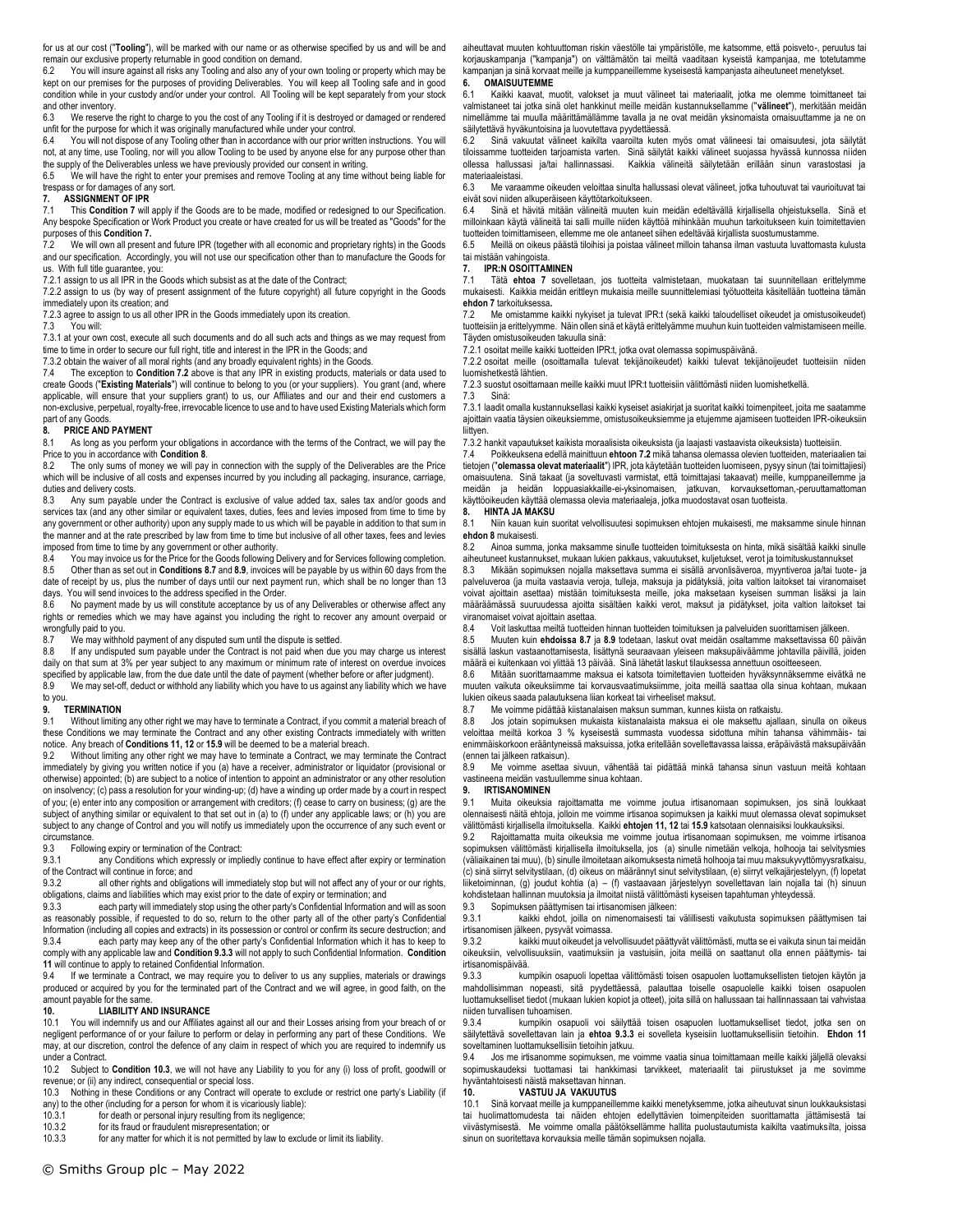10.4 The exclusions from and limitations of liability contained in these Conditions will apply after as well as before the date of expiry or termination of any Contract.

10.5 The exclusions from, and limitations of, liability set out in this **Condition [10](#page-2-6)** will be considered severally. The invalidity or unenforceability of any one sub-clause or clause will not affect the validity or enforceability of any other sub-clause or clause and will be considered severable from each other.

10.6 You will have satisfactory insurance cover with a reputable insurer to cover your obligations to us, including public liability insurance cover, cover for any potential liabilities arising from a Contract and any insurances required by law. You will provide evidence of your insurance coverage at our request.

# **11. CONFIDENTIALITY**

11.1 Except as set out in Conditio[n 11.2,](#page-3-2) each party will:

only use the other party's Confidential Information for the purpose of performing its obligations and exercising its rights under the Contract;<br>11.1.2 keep the other party's Confid

11.1.2 keep the other party's Confidential Information secret, safe and secure; and 11.1.3 not disclose the other party's Confidential Information to any other person.

11.2 Each party may disclose the other party's Confidential Information:<br>11.2.1 to the extent required by law, any court of competent iurisdic to the extent required by law, any court of competent jurisdiction or the rules of any government, public or regulatory body or any stock exchange; and<br>11.2.2 to its officers directors employees and

to its officers, directors, employees and professional advisers and, in our case, our Affiliates, agents and sub-contractors, who need the Confidential Information in order for that party to perform its obligations and exercise its rights under the Contract. A party disclosing the other party's Confidential Information under **Condition [11.2.2](#page-3-3)** will make sure that each person to whom it discloses that Confidential Information is bound by obligations of confidentiality no less onerous than those set out in this **Conditio[n 11](#page-3-0)**.

11.3 Each party acknowledges and agrees that damages alone would not be an adequate remedy for breach of **Condition [11](#page-3-0)** by that party. Accordingly, the other party will be entitled, without having to prove special damages, to injunctive relief, equitable relief and/or specific performance for any breach or threatened breach of **Conditio[n 11](#page-3-0)** by the first party.

# **12. ETHICAL CONDUCT**<br>**12.1** You will conduct your busine

12.1 You will conduct your business ethically and lawfully and in accordance with our Supplier Code of<br>Business Ethics (http://www.smiths.com/responsibility-supplier-code-of-business-ethics.aspx) or an equivalent spx) or an equivalent code of ethics.

12.2 You represent and warrant that you and your subcontractors and suppliers do not use or permit unacceptable labour practices, such as child or forced labour, or unsafe working conditions and comply with all applicable labour and employment laws, regulations, standards and conventions, including the UN's Guiding Principles on Business & Human Rights and the International Labor Organization's Conventions and any similar or equivalent laws applying in the jurisdiction in which we are registered.

12.3 You hereby acknowledge that you are aware of, and agree to comply with all applicable anti-bribery and anti-corruption laws, including but not limited to the Foreign Corrupt Practices Act (FCPA) (and related regulation and guidance) and any similar or equivalent laws applying in the jurisdiction in which we are registered.

12.4 You represent and warrant that you only supply minerals to us and our Affiliates from sources that do not (i) contribute to conflict; and/or (ii) benefit or finance armed groups in the Democratic Republic of Congo or any adjoining country. You have adopted, and require your suppliers of minerals to adopt, conflict mineral policies and management systems.

12.5 You will permit us, and any person nominated by us, to have such access to your premises, personnel, systems, books and records as we may require to verify your compliance with this **Condition [12](#page-3-4)**. We also reserve the right to inquire and investigate your conduct to satisfy ourself of your compliance with this **Condition [12](#page-3-4)** and to discontinue a business relationship with you if you or any of your officers, directors or employees is found to have breached any part of this **Conditio[n 12.](#page-3-4)** 

12.6 We are required to demonstrate that our products and our use of certain materials comply with laws and regulations (including environmental laws and regulations) and international standards. You will promptly provide us with information and declarations that we may reasonably request to enable us to comply with all applicable laws, regulations and standards, including but not limited to IEC 62474 – Material Declaration for Product of and for the Electrotechnical Industry.

#### **13. NOTICE**

13.1 Notices and other communications provided for the purposes of a Contract will be in writing, and delivered by courier or by hand to the relevant party's address as specified on the Order (or such other address which is notified to the other party in writing from time to time), in the case of a notice to us, marked for the attention of such person as we specify.

#### **14. EXPORT / IMPORT / ECONOMIC SANCTIONS CONTROLS**

14.1 You agree to comply with all applicable export controls and import and economic sanctions laws and regulations, including those of your country of incorporation, from where the Goods will be supplied, where the Goods will be received and any other relevant jurisdiction. You will also obtain, as required, and comply with all applicable government authorizations and their provisos in supplying the Goods. Without limiting the foregoing, you will not transfer any export controlled item, data or services provided by us in relation to the Contract, to include transfer to any persons, including those persons employed by or associated with, or under contract to you or you lower-tier suppliers, without the authority of an applicable licence, exemption or exception. 14.2 You will provide to us all information necessary to support any regulatory or government authorization requirements we have regarding the Goods.

14.3 You will indemnify us and our Affiliates for all Losses arising out of any breach by you of this Claus[e 14.](#page-3-5)  **15. GENERAL**

15.1 The Contract constitutes the entire agreement between the parties and supersedes any prior agreement or arrangement in respect of its subject matter and, subject to **Condition [10.3](#page-3-1)**, neither party has entered into the Contract in reliance upon, and it will have no remedy in respect of, any misrepresentation, representation or statement (whether made by the other party or any other person and whether made by the first party or any other person) which is not expressly set out in the Contract.

15.2 A party's delay in exercising, partial exercising or failure to exercise a right or remedy under the Contract will not constitute a waiver of, or prevent or restrict future exercise of, that or any other right or remedy. A waiver of any right, remedy, breach or default will only be valid if it is in writing and signed by the party giving it.

15.3 If any term of the Contract is found by any court or body or authority of competent jurisdiction to be illegal, unlawful, void or unenforceable, such term will be deemed to be severed from the Contract and this will not affect the remainder of the Contract which will continue in full force and effect.

15.4 Except to the extent otherwise specified in these Conditions, variations to the Contract must be agreed in writing and signed by both parties.

15.5 No partnership, agency or joint venture between the parties will be created by the Contract.

15.6 Each party agrees that it is an independent contractor and is entering into the Contract as principal and

not as agent for or for the benefit of any other person.<br>15.7 Each of our Affiliates will be entitled to enforce

Each of our Affiliates will be entitled to enforce in their own capacity the terms of any Contract under which that Affiliate receives a benefit and we shall also be entitled to enforce such terms on their behalf

15.8 Save as provided in **Condition [15.7](#page-4-1)**, the parties do not intend that any term of a Contract will be

enforceable by any person who is not a party to it. 15.9 You may not assign, transfer, charge, hold on trust for any person or deal in any other manner with any of your rights under the Contract or sub-contract any of your obligations under the Contract. We may assign a Contract to our Affiliates.

#### **16. GOVERNING LAW AND JURISDICTION**

16.1 The Contract and any non-contractual obligations arising in connection with it are governed by the law

10.2 **Ehdo[n 10.3](#page-3-1)** nojalla meillä ei ole mitään vastuuta sinua kohtaan mistään (i) tuottojen, liikearvon tai liikevaihdon menetyksistä tai (ii) mistään välillisistä, seuraamuksellisista tai erityisistä menetyksistä.

<span id="page-3-1"></span>10.3 Mikään näissä ehdoissa tai mikään sopimus ei poissulje tai rajoita osapuolen vastuuta (jos on) toista osapuolta kohtaan (mukaan lukien henkilö, jolle se on välillisesti vastuussa) seuraavissa tapauksissa:

- 10.3.1 huolimattomuudesta aiheutuvat kuolema tai henkilövahinko,
- 10.3.2 petos tai petollinen harhaanjohtaminen tai<br>10.3.3 mikään tanaus jossa laki ei salli vastuun n

10.3.3 mikään tapaus, jossa laki ei salli vastuun poissulkemista tai rajoittamista.

10.4 Tämän sopimuksen mukaisia vastuiden poissulkemisia ja rajoituksia sovelletaan ennen sopimuksen vanhenemis- tai irtisanomispäivämäärää ja sen jälkeen.

10.5 Tässä **ehdossa [10](#page-2-6)** eritellyt vastuiden poissulkemiset ja rajoitukset katsotaan erillisiksi toisistaan. Lausekkeen tai alakohdan mitätöinti tai toimeenpanokelvottumuus ei vaikuta muiden lausekkeiden tai alakohtien voimassaoloon tai toimeenpanokelpoisuuteen ja ne katsotaan erotettaviksi toisistaan.

10.6 Sinulla on riittävä vakuutusturva luotettavassa vakuutusyhtiössä velvollisuuksiesi kattamiseksi meitä kohtaan, mukaan lukien julkinen vastuuvakuutus, sopimuksesta aiheutuvien vastuiden kattavuus ja kaikki lain edellyttämät vakuutukset. Todistat vaakuutusturvasi meidän sitä pyytäessä.

### <span id="page-3-0"></span>**11. LUOTTAMUKSELLISUUS**

11.1 Lukuun ottamatt ehdoss[a 11.2](#page-3-2) mainittua, kumpikin osapuoli:

11.1.1 käyttää toisen osapuolen luottamuksellisia tietoja vain tämän sopimuksen edellyttämien velvollisuuksiensa ja oikeuksiensa täyttämiseen.

11.1.2 pitää toisen osapuolen luottamukselliset tiedot salassa ja turvassa.

ei luovuta toisen osapuolen luottamuksellisia tietoja kenellekään.

<span id="page-3-2"></span>11.2 Kumpikin osapuoli voi luovuttaa toisen osapuolen luottamuksellisia tietoja seuraavissa tilanteissa: 11.2.1 lain, toimivaltaisen oikeustoimialueen tuomioistuimen tai minkä tahansa valtion, julkisen tai

valvontaviraston tai arvopaperipörssin edellyttämässä laajuudessa ja

<span id="page-3-3"></span>11.2.2 toimihenkilöilleen, johtajilleen, työntekijöilleen ja neuvonantajilleen ja meidän tapauksessa kumppaneillemme, edustajillemme ja alihankkijoillemme, jotka tarvitsevat luottamuksellisia tietoja, jotta kyseinen osapuoli voi täyttää tämän sopimuksen mukaiset velvoitteensa ja oikeutensa. Osapuoli, joka luovuttaa luottamuksellisia tietoja **ehdo[n 11.2.2](#page-3-3)** nojalla, varmistaa, että jokaista henkilöä, jolle luottamuksellisia tietoja luovutetaan, koskee salassapitovelvollisuus, joka vastaa kattavuudeltaan vähintään **ehto[a 11](#page-3-0)**.

11.3 Kumpikin osapuoli on tietoinen siitä ja suostuu siihen, että vahingot yksin eivät ole riittävä keino osapuolen loukatessa **ehtoa [11](#page-3-0)**. Näin ollen toisella osapuolella on oikeus osoittamatta erityisi vahinkoja kieltovaatimukseen, kohtuullistamisvaatimukseen ja/tai erityiseen toimintaan missä tahansa **ehdon [11](#page-3-0)** loukkauksessa tai loukkauksen uhassa ensimmäisen osapuolen taholta.<br>12. KEETTINEN TOIMINTATAPA

# <span id="page-3-4"></span>**12. EETTINEN TOIMINTATAPA**

Sinä harjoitat liiketoimintaasi eettisesti ja laillisesti ja toimittajan eettisen liiketoiminnan sääntöjemme (http://www.smiths.com/responsibility-aspx) tai vastaavien eettisen toiminnan sääntöjen mukaisesti.<br>122 Sinä esität ja

12.2 Sinä esität ja takaat, että sinä tai alihankkijasi ja toimittajasi ette käytä tai salli ei hyväksyttäviä työkäytäntöjä, kuten lapsityövoimaa tai pakkotyötä, tai vaarallisia työolosuhteita ja että noudatatte kaikkia työsuojelu- ja työllistämislakeja, asetuksia, standardeja ja käytäntöjä, mukaan lukien YK:n liike-elämän ja ihmisoikeuksien perusperiaatteet ja Kansainvälisen työjärjestön yleissopimuksissa määriteltyjä työelämän perusperiaatteita ja muita vastaavia lakeja, joita sovelletaan oikeustoimialueella, jossa meidät on rekisteröity.

12.3 Näin ollen sinä olet tietoinen siitä ja suostut siihen, että noudatat kaikkia sovellettavia lahjontaa ja korruptiota estäviä lakeja, mukaan lukien rajoittumatta Yhdysvaltain ulkomaista korruptiota koskeva laki (FCPA) (ja siihen liittyvät asetukset ja ohjeistukset) ja vastaavat lait, joita sovelletaan oikeustoimialueella, jossa meidät on rekisteröity.

12.4 Sinä esität ja takaat, että sinä toimitat meille ja kumppaneillemme vain mineraaleja, jotka eivät (i) ole peräisin konfliktialueelta ja/tai (ii) jotka eivät rahoita aseellisia ryhmiä Kongon demokraattisessa kansantasavallassa tai muissa naapurivaltioissa. Sinulla on käytössäsi ja sinä edellytät, että toimittajillasi on käytössään, konfliktimineraalikäytännöt ja -hallintajärjestelmät.

12.5 Sinä sallit meille tai meidän nimeämälle henkilölle pääsyn tiloihisi, henkilöstöösi, järjestelmiisi, tiedostoihisi ja rekistereihisi niin, että voimme vahvistaa sinun noudattavan tätä **ehtoa [12](#page-3-4)**. Me myös varaamme oikeuden tiedustella ja tutkia toimintaasi varmistuaksemme, että noudatat tätä **ehto[a 12](#page-3-4)** ja lopettaa liikesuhde kanssasi, jos saamme tietää sinun, toimihenkilösi, johtajasi tai työntekijäsi loukanneen jotain tämän **ehdo[n 12](#page-3-4) osaa.** 

12.6 Meidän on osoitettava, että tuotteemme ja tiettyjen materiaalien käyttömme ovat lakien ja määräysten (mukaan lukien ympäristölait ja -määräykset) sekä kansainvälisten standardien mukaisia. Toimittakaa meille viipymättä tiedot ja selosteet, joita voimme kohtuudella pyytää, jotta voimme noudattaa kaikkia sovellettavia lakeja, asetuksia ja standardeja, mukaan lukien muun muassa standardia IEC 62474 – Materiaaliseloste sähköteknisen teollisuuden tuotteille.

#### **13. ILMOITUS**

13.1 Ilmoitukset ja muut yhteydenotot liittyen sopimukseen tehdään kirjallisesti ja toimitetaan kuriirin välityksellä tai henkilökohtaisesti asianmukaisen osapuolen osoitteeseen, joka on merkitty tilaukseen (tai sellaiseen muuhun osoitteeseen, joka on ilmoitettu ajoittain toiselle osapuolelle) ja ilmoitukseen meille merkitään osoitus nimeämällemme henkilölle.

#### <span id="page-3-5"></span>**14. VIENTI / TUONTI / TALOUDELLISTEN SANKTIOIDEN HALLINTA**

14.1 Sinä suostut noudattamaan kaikkia sovellettavia vienti- ja tuontimääräyksiä ja taloudellisia sanktioita koskevia lakeja ja asetuksia, mukaan lukien sen maan lait, josta tuotteita toimitetaan, missä tuottee vastaanotetaan ja minkä tahansa muun asianmukaisen maan lait. Sinä osoitat myös pyydettäessä noudattavasi kaikkia sovellettavia valtion lupamenettelyjä ja niiden ehtoja tuotteiden toimittamisessa. Rajoittamatta edellä mainittua sinä et siirrä mitään vientivalvottuja tuotteita, tietoja tai palveluita meille liittyen sopimukseen, sisältäen siirron kenelle tahansa henkilöille, mukaan lukien henkilöt, jotka työskentelevät sinulle tai joilla on sopimus kanssasi, tai alihankkijatoimittajasi, ilman viranomaisten soveltuvaa lupaa tai poikkeuslupaa.

14.2 Sinä annat meille tarvittavat tiedot valtion viranomaisen tai valvontaviranomaisen pyynnön tueksi koskien tuotteita.

14.3 Sinä korvaat meille ja kumppaneillemme kaikki menetykset, jotka aiheutuvat tämän **ehdon [14](#page-3-5)** loukkauksesta taholtasi.

#### **15. YLEISTÄ**

15.1 Sopimus muodostaa koko sopimuksen osapuolten välillä ja syrjäyttää kaikki aiemmat sopimukset koskien tätä asiasisältöä ja, **ehdon [10.3](#page-3-1)** mukaisesti kumpikaan osapuoli ei ole toisiinsa missään sopimusvelvoitteessa eikä kummallakaan ole mitään vaatimuskeinoa liittyen virheellisiin esityksiin, esityksiin tai lausuntoihin (olivatpa ne toisen osapuolen tai toisen henkilön tai ensimmäisen osapuolen tai kenen tahansa muun henkilön), joita ei nimenomaisesti mainita tässä sopimuksessa.

15.2 Osapuolen viivästyminen oikeuden tai korvauksen vaatimisessa, niiden osittainen vaatiminen tai vaatimatta jättäminen ei muodosta luopumista kyseisistä oikeuksista tai estä tai rajoita niiden tai minkään muun oikeuden tai korvauksen myöhempää vaatimista. Luopuminen oikeudesta, korvauksesta, loukkauksesta tai laiminlyönnistä on voimassa vain kirjallisena sen antavan osapuolen allekirjoittamana.

15.3 Jos jokin oikeuslaitos tai virasto tai oikeustoimialueen viranomainen katsoo jonkun sopimuksen ehdon olevan laiton, lainvastainen, mitätön tai toimeenpanokelvoton, kyseinen ehto erotetaan sopimuksesta eikä se vaikuta sopimuksen muihin osiin, joiden täysi voimassaolo jatkuu tämän jälkeen.

15.4 Ellei tässä sopimuksessa muuta todeta, tämän sopimuksen muutokset on sovittava kirjallisesti ja molempien osapuolten on allekirjoitettava ne.

15.5 Sopimus ei luo osapuolten välille osakkuus-, edustus- tai yhteisyrityssuhdetta.

15.6 Kumpikin osapuoli hyväksyy olevansa itsenäinen toimija ja solmii tämän sopimuksen päämiehenä eikä